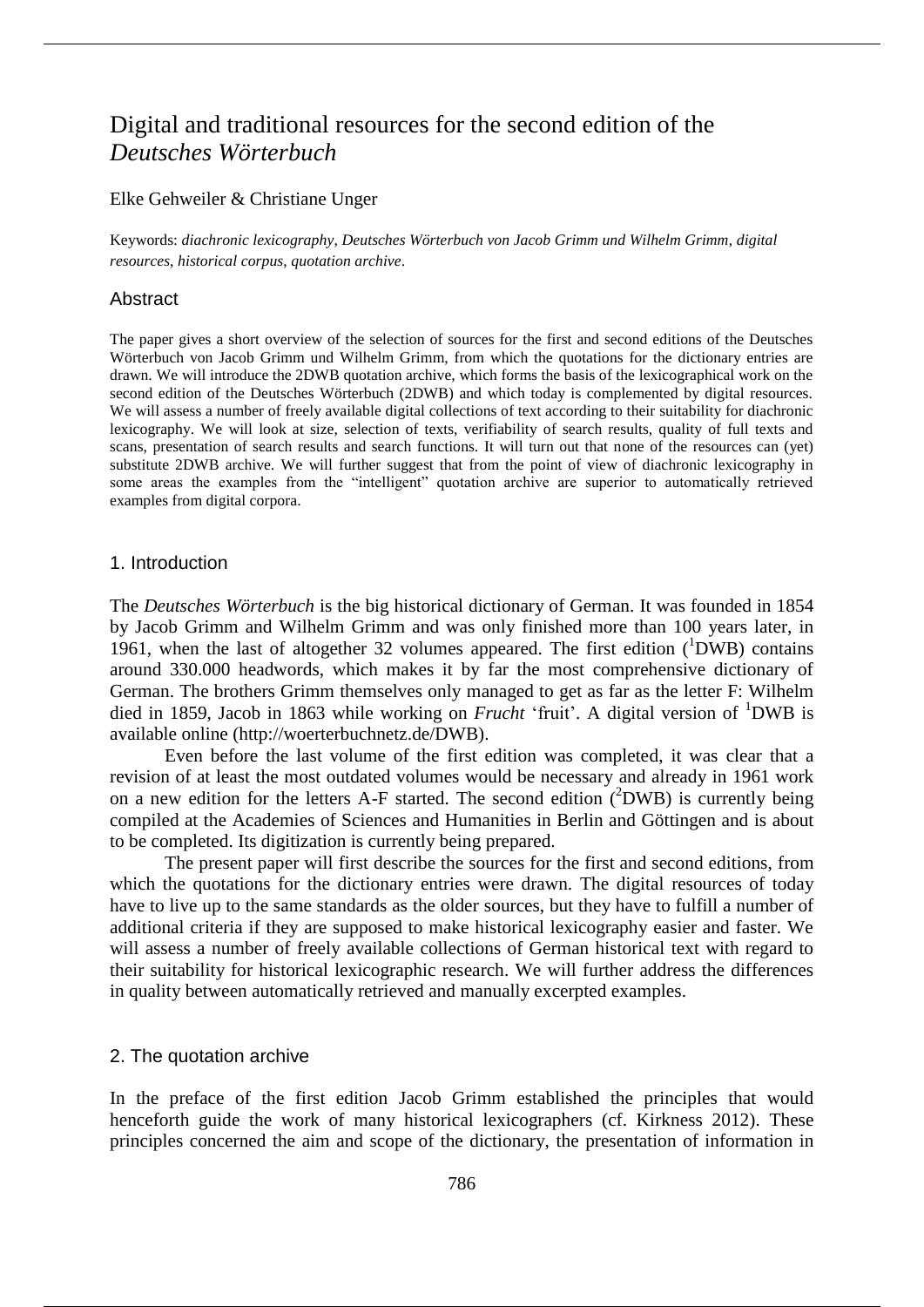dictionary entries, the criteria for inclusion in the dictionary and the selection of sources for the dictionary. Regarding the last point Jacob Grimm claimed that every statement should be substantiated by quotations. He writes: "Wörter verlangen beispiele, die beispiele gewähr, ohne welche ihre beste kraft verloren gienge. Wie könnten stellen (loci) heiszen, deren stelle ungenannt bliebe? Der name ihres urhebers reicht nicht aus, sie müssen aufgeschlagen werden können; ... unbelegte citate sind .. unbeglaubigte, unbeeidete zeugen." (<sup>1</sup>DWB 1, XXXVI)

The Grimms took care to achieve a historical and regional balance of sources (cf.  $1$ DWB 1, IV-V), with a focus on linguistically influential authors like Luther, Hans Sachs, Geiler von Keisersberg and important writers like Opitz, Gellert, Lessing or Goethe and Schiller. They also included non-fiction, for example scientific texts, texts representing special languages or newspapers (cf. Dückert 1987: 34 ff.). These sources where excerpted in large reading programmes. The bibliographies for the second and third volumes of  $1DWB$ show that the resources for the dictionary were reassessed and expanded regularly; the bibliography for the entire first edition, finished in 1971, lists more than 25.000 titles.

The quotation archive of the new edition is based on the bibliography of its predecessor. It contains around 6.5 million quotation slips, drawn from more than 10.000 sources covering all periods of German, 6.000 of which were excerpted systematically. Although there are no more reading programmes today, the archive is still updated, though not systematically. It can be accessed through an electronic lemma list, which contains for each headword the years of first and last attestation and the number of quotations attested. The quotation slips from the archive form the basis of our lexicographical work, but of course we also make use of the available digital resources.

# 3. Digital resources

Today, DWB lexicographers use electronic databases to find additional examples or to verify their findings on a different data basis. Indeed it seems no longer possible to write a modern historical dictionary without the help of digital resources (see also Solf 2011). Ideally, these new resources should fulfill the same standards as conventional resources with regard to size and selection of texts. But they will have to fulfill a number of additional criteria if they are supposed to make the day-to-day lexicographical work easier and faster. In the following we will introduce a number of freely available digital text collections and assess them with regard to their suitability for historical lexicography according to the following six criteria: (i) size, (ii) make-up and selection of texts, (iii) verifiability of the results, (iv) quality of full texts and scans, (v) presentation of search results and (vi) search functions.

There exist a large number of collections of historical German texts. For the present purpose we will only consider *large* resources<sup>1</sup> that cover the time between 1700 and 1900<sup>2</sup>. Furthermore we will only consider resources which do not require use to consult other sources in order to verify our findings. This means that resources that do not offer full texts together with the scans of the texts on which the full texts are based will not be considered further here. 3

Accordingly, the following three text collections will be looked at in more detail: The **Deutsches Textarchiv (DTA)**, which is funded by the Deutsche Forschungsgemeinschaft and is situated at the Berlin-Brandenburg Academy of Sciences and Humanities in Berlin. It digitizes a core inventory of German texts from different disciplines. During the first project stage (2007-2010) 650 works from between 1780 and 1900 were included. By 2014 it will comprise 1300 texts from between 1650-1780. Note that DTA is the only of the resources that can be called 'corpus' in a more narrow sense, i.e. there are, for example, certain criteria for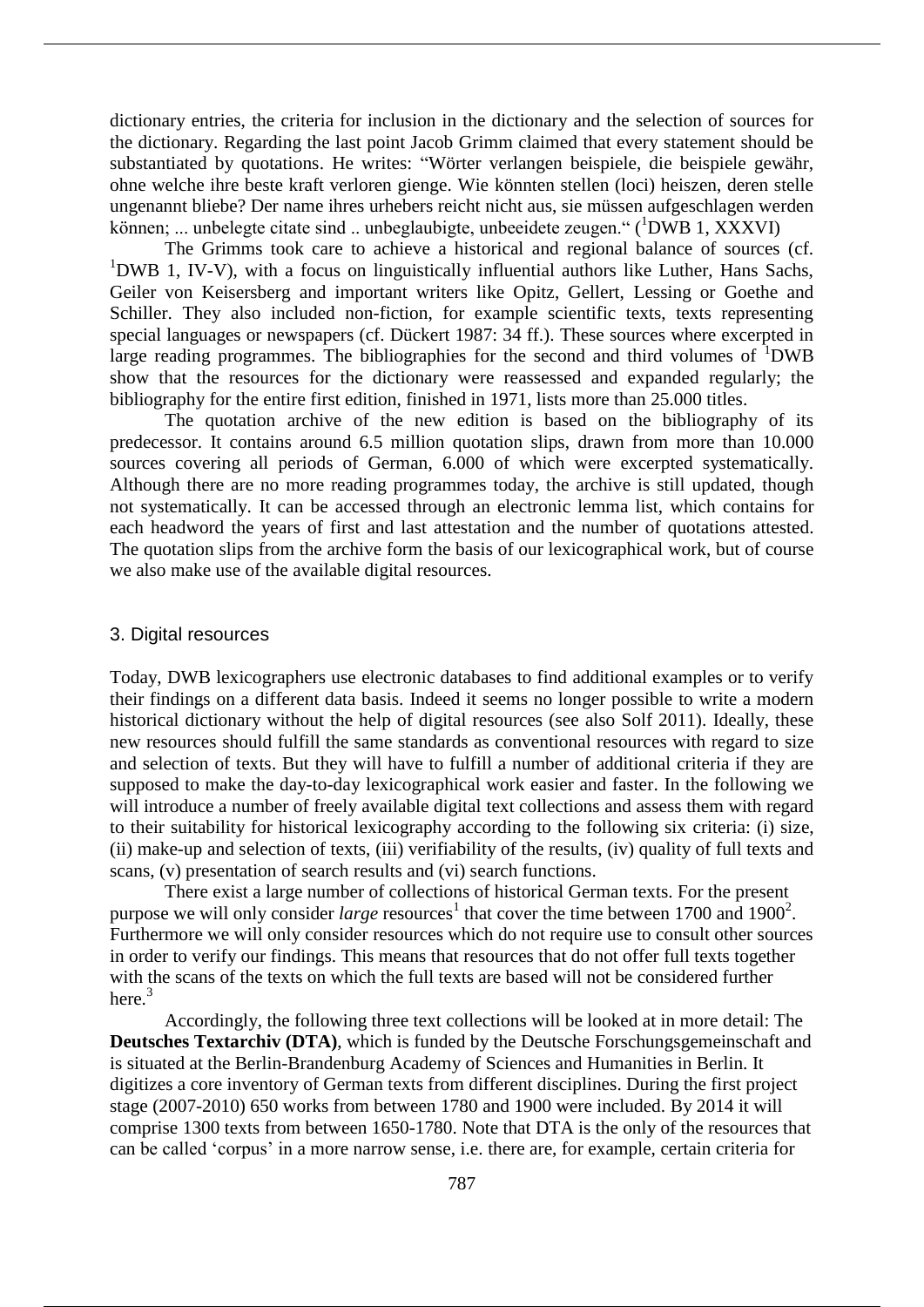the selection of texts and the texts contain linguistic annotations. The other resources are not aimed at lexicographers or linguists.

**Wikisource** is a multilingual online project that collects and edits texts that are not subject to copyright laws or are under a free license. For German, it covers the time from Old High German up to the  $21<sup>st</sup>$  century.

**Google Books**, a service by Google Inc., contains an enormous amount of books from all languages. It has been online since 2005. Google Books aims at digitizing all books ever published. Many dictionaries now use Google Books – though often somewhat off the record –, among them the Swiss historical Dictionary *Schweizer Idiotikon* (cf. Bickel 2008), the *Deutsches Fremdwörterbuch* (cf. Brückner 2009), the French phraseological dictionary *Dictionnaire des expressions quotidiennes* (cf. Lengert 2010), the *Dictionnaire Étymologique Roman* (cf. Schweickard 2010) and the *Deutsches Wörterbuch* (cf. Solf 2011).

|                                     | <b>Deutsches Textarchiv</b><br>http://www.deutschestextarchiv.de                                                                                                                           | <b>Wikisource - German</b><br>http://de.wikisource.org                                                                                                                                                | <b>Google Books</b><br>http://books.google.de                                                                                                                                                                                         |
|-------------------------------------|--------------------------------------------------------------------------------------------------------------------------------------------------------------------------------------------|-------------------------------------------------------------------------------------------------------------------------------------------------------------------------------------------------------|---------------------------------------------------------------------------------------------------------------------------------------------------------------------------------------------------------------------------------------|
| <b>SIZE</b>                         | • 532 books online from between<br>1778 and 1905<br>• 120 books are currently prepared<br>for publication                                                                                  | • 23.187 texts (including poems,<br>legends and other short texts)<br>• New texts are added                                                                                                           | • Overall size: 15 million books<br>(12% of all books; cf. Bohannon<br>2010)<br>• German: 110 billion words (cf.<br>Michel et al. 2011)<br>• Germany: books after 1871 not<br>easily available as full texts<br>• New books are added |
| <b>SELECTION OF</b><br><b>TEXTS</b> | • Core inventory of German texts<br>from different disciplines and<br>genres<br>• Based on DWB bibliography,<br>complemented by scientists of<br>different disciplines<br>• First editions | • Users add what they like<br>"Authoritative editions"                                                                                                                                                | • Scans the collections of<br>academic libraries<br>• Books that are still in print are<br>provided by publishers                                                                                                                     |
| VERIFIABILITY<br><b>OF RESULTS</b>  | • Full texts and scans on one page<br>• Correct reference for every text<br>• Stability guaranteed                                                                                         | • Full texts and scans on one page<br>• References occasionally<br>incomplete<br>• Stability not guaranteed (but<br>aims at presenting texts in an<br>academically sound way)                         | • Full texts and scans<br>• References sometimes wrong or<br>incomplete<br>• Stability not guaranteed (texts<br>disappear, existing texts are not<br>found etc.)<br>• Frequency counts unreliable                                     |
| <b>MOXILITY</b><br><b>TEXTS</b>     | • Inclusion of texts via OCR or<br>double-keying<br>• Currently all full texts are<br>corrected manually<br>• Full texts are faithful to the<br>original<br>• Good quality of scans        | • Good quality scans are taken<br>over from other databases<br>• Inclusion of texts via OCR or<br>typewriting<br>• Texts are corrected twice<br>• State in editing process indicated<br>for each text | • Inclusion of texts via OCR<br>• Poor quality of full texts of older<br>books<br>• Some scans are defective                                                                                                                          |

**Table 1.** Digital resources and their suitability for diachronic lexicography (accessed Oct and Nov 2011; '?' indicates that this function does not always work properly).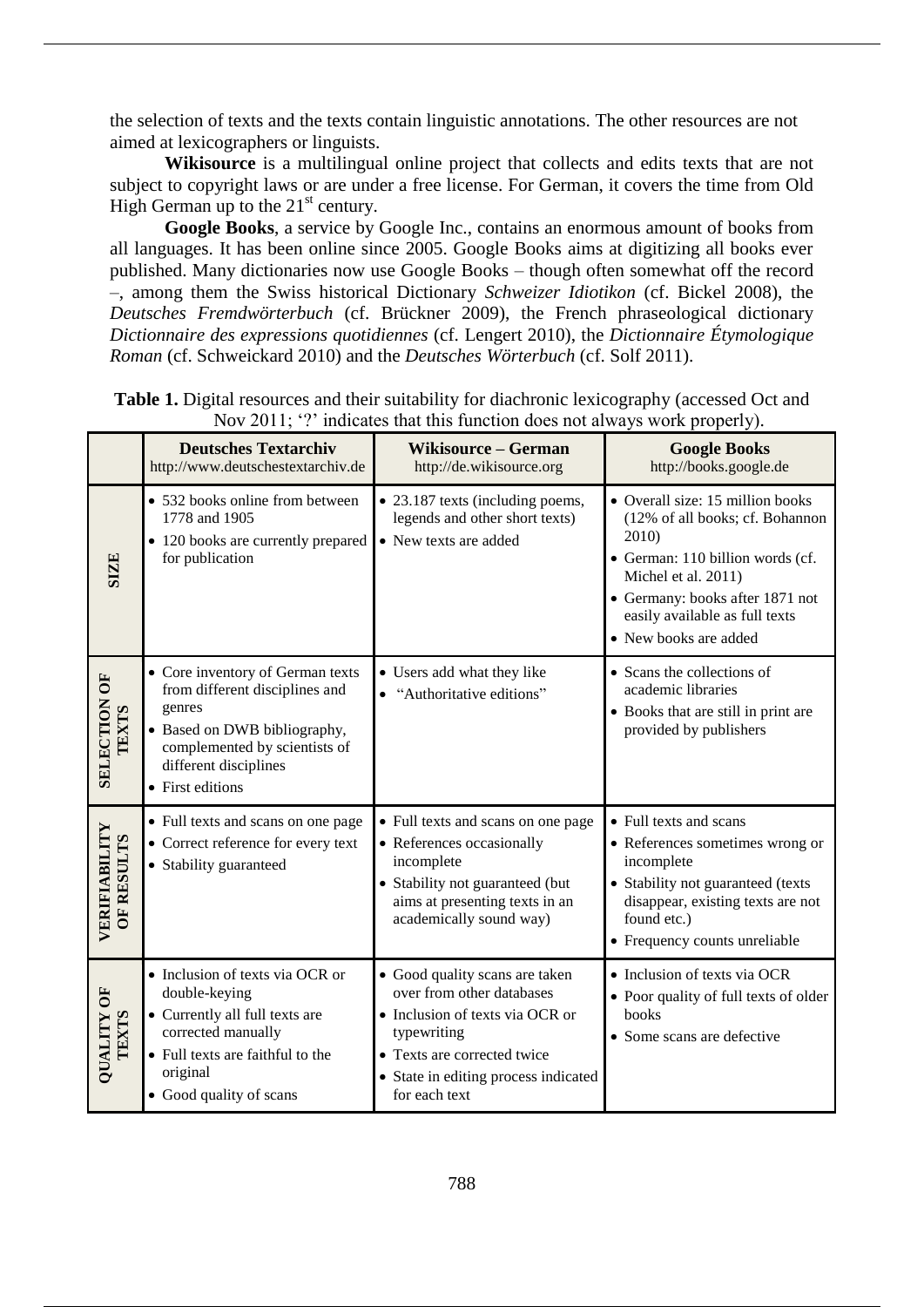| PRESENTATION<br>OF RESULTS | • List of text passages (full text)<br>and/or scan), references<br>• Search term is highlighted<br>• Costumizable view: full text<br>(original or normalized), scan,<br>markups<br>• Results can be sorted by date                                                                 | • List of text passages (full text),<br>references; one click is needed<br>to get to scan and full text<br>• Search term is highlighted $(?)$<br>• Results cannot be sorted                                                                                                                                                       | • List of text passages (full text),<br>references; one click is needed<br>to get to scan<br>• Search term is highlighted<br>• Results can be sorted by date<br>• Only a limited number of hits<br>are displayed (37 pages?)                      |
|----------------------------|------------------------------------------------------------------------------------------------------------------------------------------------------------------------------------------------------------------------------------------------------------------------------------|-----------------------------------------------------------------------------------------------------------------------------------------------------------------------------------------------------------------------------------------------------------------------------------------------------------------------------------|---------------------------------------------------------------------------------------------------------------------------------------------------------------------------------------------------------------------------------------------------|
| <b>SEARCH FUNCTIONS</b>    | • Systematic access: text, author,<br>year of publication<br>• Full text search: phrase search,<br>wildcards, Boolean operators<br>etc.<br>• Metadata search: title, author,<br>year, period of time<br>• Linguistic annotation (token,<br>lemma, wordclass) finds variants<br>(?) | • Systematic access: author, text,<br>discipline, time of writing, place<br>of writing, language of the<br>original, text type, form of<br>production<br>• Full text search: phrase search,<br>wildcards, Boolean operators,<br>search for several words<br>• No metadata search<br>• Automatic search for similar<br>forms $(?)$ | • Full text search: phrase search,<br>wildcards, Boolean operators,<br>search for several words<br>• Metadata search: date of<br>publication, author, title,<br>publisher, ISBN, ISSN<br>Automatic search for similar<br>$\bullet$<br>forms $(?)$ |

# 4. Finding examples

From a lexicographer's perspective the DTA is the standard by which the other sources have to be measured. It is superior to the others with respect to make-up and selection of texts, verifiability of the results, quality of the full texts and scans, search functions and presentation of the search results. Regarding the last point, however, further sorting possibilities, e.g. according to preceding or following word or according to word form, are desirable (however, these functions could also be taken over by an external 'example manager' tool). Unfortunately at present the DTA is too small and many less frequent words are not sufficiently attested (see table 2).

The biggest shortcoming of Wikisource is also its size (according to the numbers of hits for different searches it has around the same size as the DTA). Furthermore it provides only very restricted search possibilities for lexicographers. Although Wikisource can be accessed in different ways (systematic access, full text search), diachronic lexicographers would at least want to be able to restrict their searches to certain time spans or to sort the search results by date.

In Google Books we find a vast number of examples for virtually every word, but, as is well-known, it is defective in many ways: the full texts and the scans are sometimes of very poor quality, the verifiability of the search results cannot be guaranteed (unless we print out or download what we need), the criteria for the searches are not known, the search results are often 'noisy' because with older texts the optical character recognition method (OCR) used for digitization does sometimes not recognize words correctly (obviously this problem becomes more serious the older the texts are), frequency counts are unreliable etc. However, due to its unprecedented size Google Books cannot be neglected as a source for a historical dictionary. Obviously it can only be used for certain types of searches: the possibility to restrict searches to certain time spans allows us to search for first or last attestations of a word, for infrequent words Google Books can be used to find additional examples.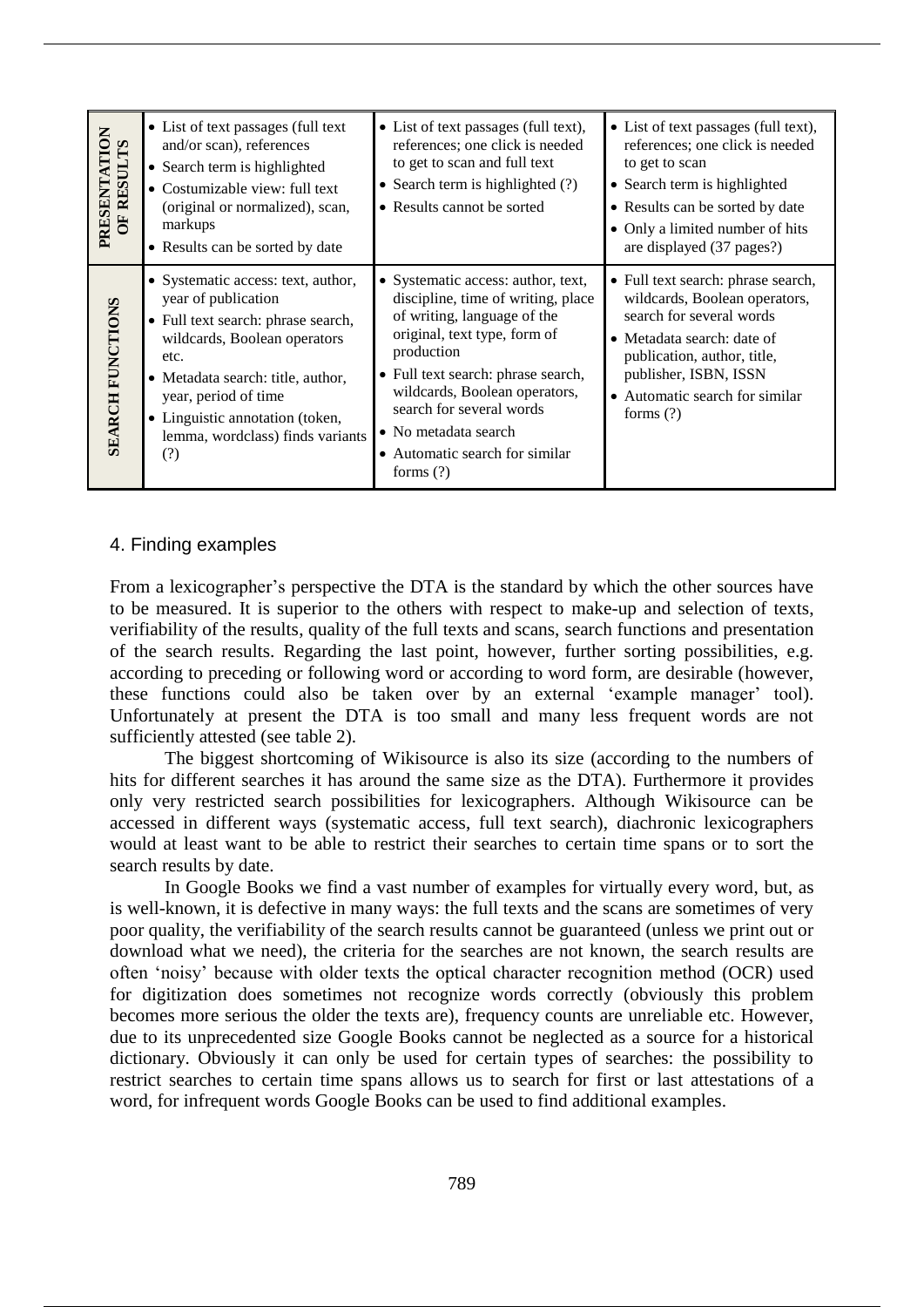| Bein-                  | -fraß        | -gewand        | <b>harnisch</b> | $\frac{1}{2}$<br>-hart | -haus          | $-5$<br>-haut | -kleid | -schiene | -schrötig        | well             | -schwarz       |
|------------------------|--------------|----------------|-----------------|------------------------|----------------|---------------|--------|----------|------------------|------------------|----------------|
| <b>DTA</b>             | $\mathbf{1}$ | $\overline{0}$ | $(5)^{5}$       | $\boldsymbol{0}$       | $\overline{4}$ | 10            | 147    | 15       | $\boldsymbol{0}$ | $\boldsymbol{0}$ |                |
| <b>Wikisource</b>      | $\mathbf{0}$ | $\overline{0}$ | $\mathbf{0}$    |                        | 15             | 3             | 265    | 9        | $\mathbf{I}$     | $\overline{c}$   | $\overline{4}$ |
| Google<br><b>Books</b> | 6650         | 520            | 1100            | 3900                   | 6400           | 24900         | 80200  | 1500     | 40               | 290              | 7780           |
|                        |              |                |                 |                        |                |               |        |          |                  |                  |                |
| $2$ DWB<br>archive     | 13           | $\overline{2}$ | 5               | 7                      | 36             | 10            | 178    | 12       | 3                | 0 <sup>6</sup>   | 13             |

**Table 2.** Number of examples from the time between 1700 and 1900 for a number of compounds with *Bein* 'leg'. 4

Table 2 compares the number of examples for different compounds with *Bein* 'leg' in the digital resources with the number of quotation slips for the relevant time span in the quotation archive. We only counted those quotation slips where the context was large enough to interpret the given headword. The figures show that for less frequent words the number of examples in the <sup>2</sup>DWB quotation archive often exceeds the number of hits for the same word in DTA and Wikisource. Note that for most headwords the archive contains further bibliographic references to examples and further references to and examples from secondary sources, which were also not included in the count.

It is to be expected that in the future there will be a corpus of historical German that is large enough for our purposes and covers all periods of German (interconnected reference corpora for Old High German, Middle High German and Early New High German are currently being compiled; there are also plans to extend DTA, cf. Geyken 2011). At present, the digital text collections can only be used to complement the existing resource,  $2DWB$ archive.

There is absolutely no doubt that such an 'ideal' corpus will be superior to the manual search for examples in many ways, which do not have to be mentioned here. Nevertheless we want to finish with a few – perhaps provoking – thoughts on the advantages of manually excerpted examples of historical German vs. examples drawn from digital resources (even provided that we have an ideal corpus). First, a manually compiled quotation archive is "intelligent", i.e. the examples it contains were collected with their purpose (as examples for the dictionary) in mind. This means that the archive will contain a larger proportion of 'good' and usable examples than a digital corpus.<sup>7</sup>

Second, historical lexicographers do normally not need an unlimited amount of examples for every word. Searches for frequent words in digital corpora often return amounts of data with which it is impossible to deal. And if we restricted the search to a random sample we run the risk of losing less frequent uses or variants of a word. Other, more sophisticated filter systems (as described, for example, in Kilgarriff et al. 2008 or Didakowski et al. 2012) will not be available for earlier stages of the language in the foreseeable future. A human excerptor, on the other hand, does not write down *all* uses of a word in a given text; on the other hand it can be assumed that he or she will include new or unusual uses or meanings. We thus find that the archive contains a larger number of 'interesting' examples, documenting new uses or meanings (cf. also Durkin 2009, who notes that the most interesting examples for the *Oxford English Dictionary* still come from the reading programme).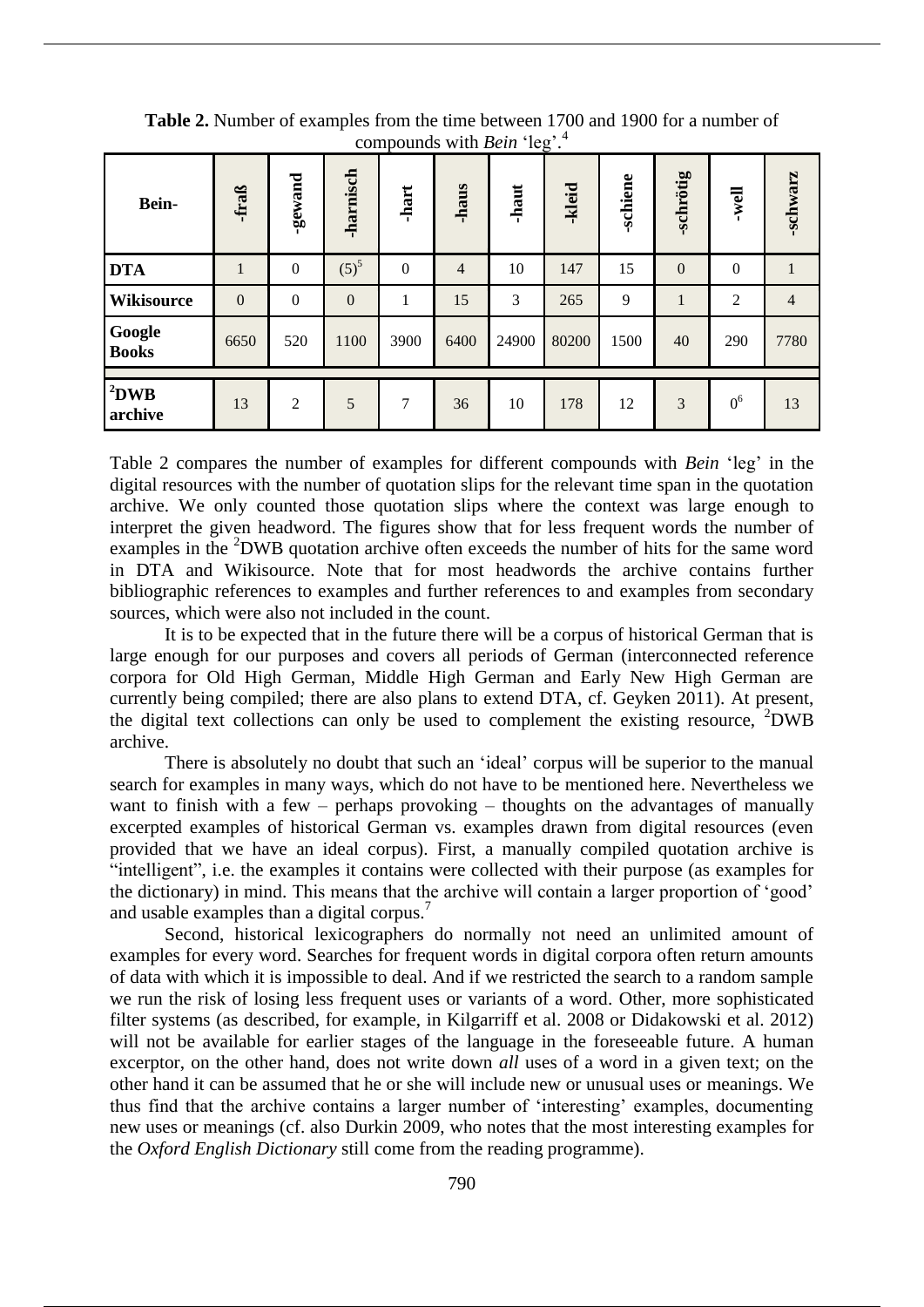Third, although tools for the lemmatization of historical texts are being developed (for German see e.g. Pilz et al. 2008 or Jurish 2010) it is doubtful whether such tools will be able to substitute skilled excerptors in tracing historical or regional variants or old or erroneous spellings – this problem will become more pronounced the further we go back in time.

# 5. Conclusion

We have introduced the <sup>2</sup>DWB quotation archive, which forms the basis of the lexicographical work on the big historical dictionary of German, the *Deutsches Wörterbuch*  $(^2$ DWB). Today, the archive is complemented by digital resources. The assessment of three freely available digital collections of text according to size, selection of texts, verifiability of search results, quality of full texts and scans, presentation of search results and possible search functions has shown that none of these resources can yet substitute <sup>2</sup>DWB archive. The DTA is superior to the other text collections with regard to most of the criteria tested. But it has to be expanded considerably if it wants to become an important source for diachronic lexicography. Until then, Google Books will remain the most important digital resource – despite its many defects. We have further argued that from the point of view of diachronic lexicography in some areas the "intelligent" examples from the quotation archive are superior to automatically retrieved examples from digital corpora.

#### **Notes**

 $1$  The sizes of different resources are hard to compare because they measure size differently, e.g. in words, texts or books.

<sup>2</sup> This time span was chosen for the sake of clarity. The corpus situation becomes more complicated the further we go back in time, but note that interconnected reference corpora for earlier periods of German are currently being compiled in Berlin, Bochum and Halle.

<sup>3</sup> However, at least two of them have to be mentioned here. The first is the quite well-known **Projekt Gutenberg** (http://www.projekt.gutenberg.de), which is run by volunteers and offers texts which are no longer subject to copyright restrictions. Projekt Gutenberg is not suited to lexicographers' needs. The full texts do not contain page numbers and a number of clicks are required to actually view the relevant text passages; furthermore the bibliographical references are sometimes incomplete and the texts are not always true to the original text. **Zeno.org** (http://www.zeno.org) contains texts from the 15th to the early 20th century, which are no longer subject to copyright restrictions, including many CDs and DVDs of the Digitale Bibliothek (Directmedia Publishing). In 2009 the research association **TextGrid** obtained the rights for the texts, which can now in parts be downloaded from the TextGrid website (http://www.textgrid.de). The quality of the texts in Zeno.org is much better and the references are normally correct. It can therefore be used as starting point for further research in a library or in Google Books. One further resource, which offers full texts and scans, has to be mentioned here: **Open Library** (http://openlibrary.org), which is a project of the non-profit Internet Archive and contains around 1 million books, whose full texts can be accessed via http:openlibrary.org/search/inside. Open Library seems to contain a large number of German books for the relevant time span (430 hits for *Beinhaus*, 634 for *Beinkleid*, 12 March 2012), but cannot be accessed systematically and further information about its make-up is hard to find. 4 Searched on 20 October 2011 for the standard form. Note that this excludes one hit for *beinschrötig* in the DTA, which should have been found by such a search but was only found by searching for 'beinschr\*'. The search in Google Books was restricted to 'preview' and 'full text' (the 'snippet view' is of no use for us). <sup>5</sup> The examples are all from one source.

<sup>6</sup> But note that the quotation archive contains 15 examples from secondary sources for *Beinwell*.

<sup>7</sup> We are aware that such a distinction between 'good' and 'bad' examples is rather simplistic. We will have to specify what 'good' or 'bad' exactly refers to: good for inclusion in the dictionary?, good for showing the lexicographer typical uses of a word? good because a new use or meaning is illustrated? etc.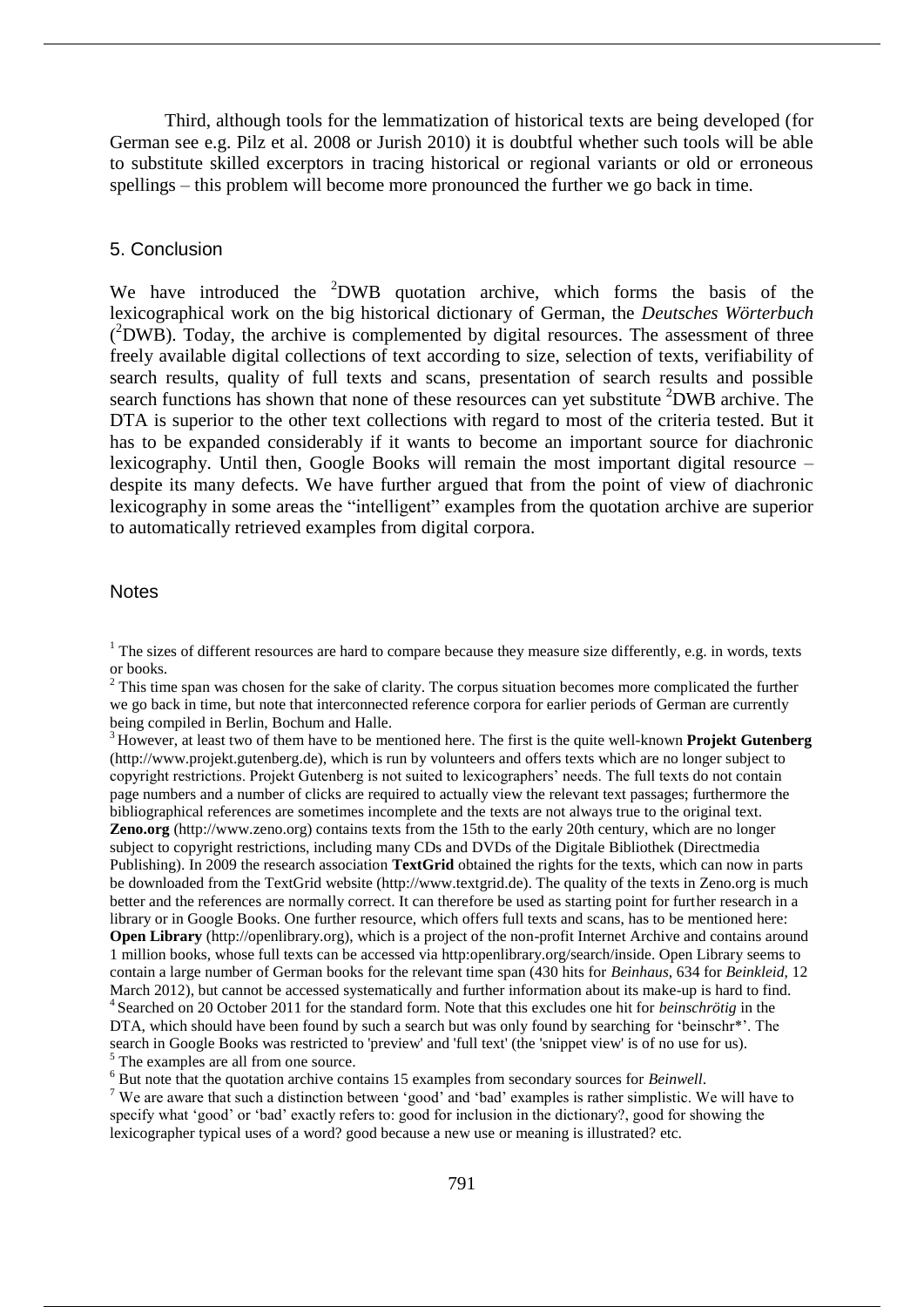## References

#### **A. Dictionaries**

- **Bernet, C. and P. Rézeau 2008.** *On va le dire comme ça. Dictionnaire des expressions quotidiennes*. Paris: Balland.
- **Buchi, E. and W. Schweickard (eds.).** *Dictionnaire Étymologique Roman*. (Online: http://www.atilf/DERom)
- **Grimm, J. and W. Grimm et al. (eds.) 1854-1961.** *Deutsches Wörterbuch* (First Edition). Leipzig: Hirzel.  $(^1$ DWB; Online: http://woerterbuchnetz.de/DWB)
- **Berlin-Brandenburg and Göttingen Academies of Sciences and Humanities (eds.) 1961f.** *Deutsches Wörterbuch von Jacob Grimm und Wilhelm Grimm. Neubearbeitung*. A-F. Leipzig, Stuttgart: Hirzel.  $(^{2}DWB)$
- **Schulz, H. and O. Basler (eds.) 1990f.** *Deutsches Fremdwörterbuch* 1990f. (Second Edition). Berlin: de Gruyter.
- **Simpson, J. (ed.).** *Oxford English Dictionary* (Third Edition). Oxford: Oxford University Press. (OED; Online: http://www.oed.com)
- **Staub, F. and L. Tobler et al. (eds.) 1881f.** *Schweizerisches Idiotikon. Wörterbuch der schweizerdeutschen Sprache*. Frauenfeld: Verlag Huber. (Online: http://www.idiotikon.ch)

# **B. Other literature**

- **Bickel, H. 2008.** 'Die Erschliessung neuer Kanäle: Die Volksausgabe des Idiotikons und «Idiotikon online».' Paper presented at the conference *Das Idiotikon: Schlüssel zu unserer sprachlichen Identität und mehr. Frühjahrstagung der Schweizerischen Akademie der Geistes- und Sozialwissenschaften*, Zürich, 24 April 2008, 151–162.
- **Bohannon, J. 2010.** 'Google opens books to new cultural studies.' *Science* 17: 1600.
- **Brückner, D. 2009.** 'Die Google Buchsuche als Hilfsmittel für die Lexikographie.' *Sprachreport* 3: 26–31.
- **Didakowski, J. et al. 2012.** 'Automatic example sentence extraction for a contemporary German dictionary.' In this volume.
- **Dückert, J. 1987.** *Das Grimmsche Wörterbuch. Untersuchungen zur lexikographischen Methodologie*. Stuttgart: Hirzel.
- **Durkin, P. 2009.** 'Dialect and non-standard language in the new edition of the *Oxford English Dictionary*.' Paper presented at the *6. Arbeitstreffen der deutschsprachigen Akademiewörterbücher*, Berlin, 2-5 September 2009.
- **Geyken, A. 2011.** 'Das Deutsche Textarchiv. Auf dem Weg zu einem Referenzcorpus der deutschen Sprache.' Paper presented at the conference *Perspektiven einer corpusbasierten historischen Linguistik und Philologie*, Berlin, 12-13 September 2011.
- **Jurish, B. 2010.** 'More than words: using token context to improve canonicalization of historical German.' *Journal for Language Technology and Computational Linguistics* 25.1: 23–40.
- **Kilgarriff, A. et al. 2008.** 'GDEX: Automatically finding good dictionary examples in a corpus'. In E. Bernal and J. DeCesaris (eds.), *Proceedings of the XIII Euralex International Congress: Barcelona, 15-19 July 2008*. Barcelona: L'Institut Universitari de Lingüistica Aplicada, Universitat Pompeu Fabra, 425–432.